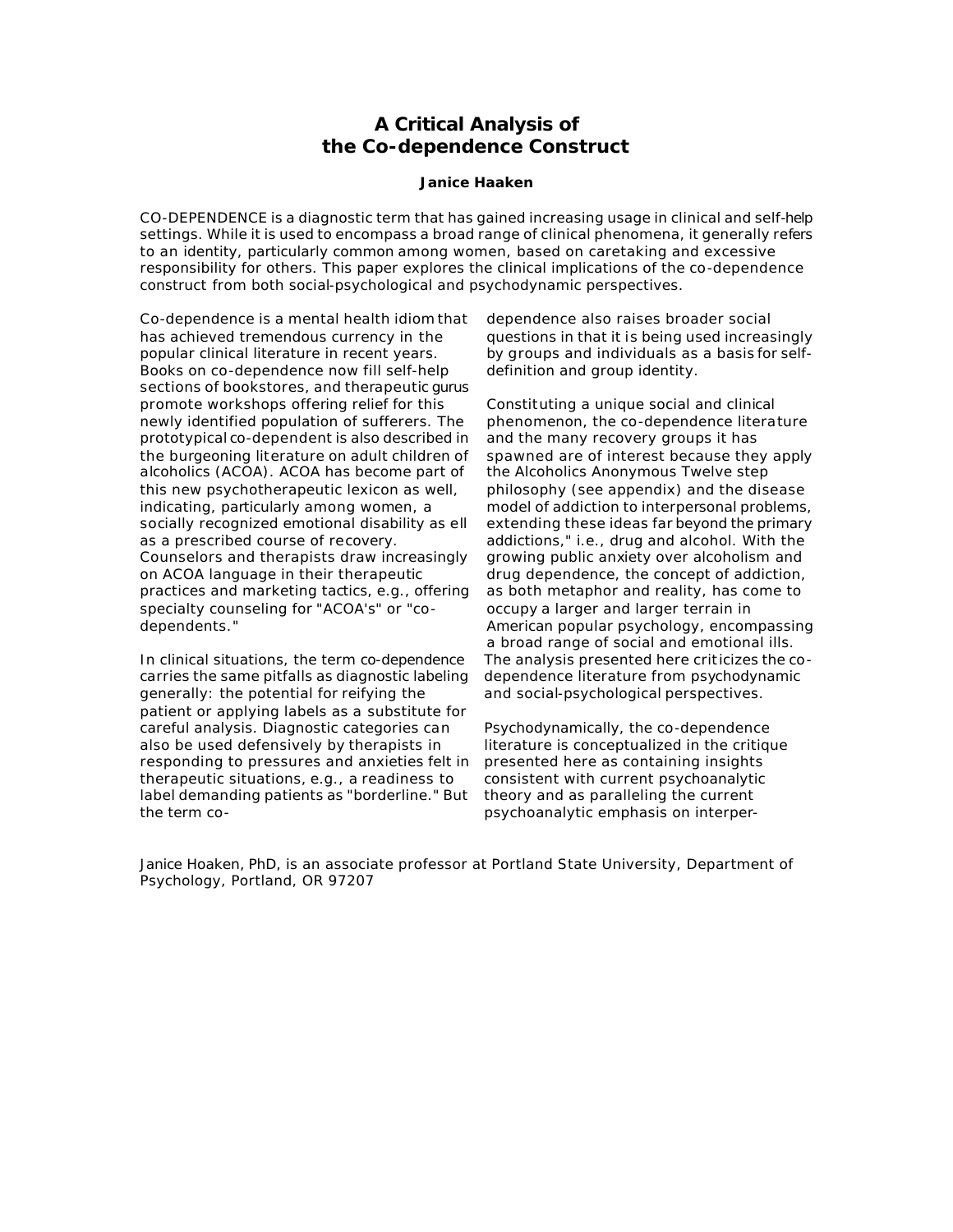sonal phenomena and character pathology. This paper describes these parallels as well as the problematic limitations and over-incorporative quality of the co-dependence literature. The codependence literature popularizes diagnostic conceptions of interpersonal conflicts by pointing to constellations of behavior, which are conceived of as symptomatic of an underlying mental disease with an associated set of antecedent or causal deficits and a subsequent set of functional impairments. It is argued here that the extension of the disease concept of addiction, popularized by Alcoholics Anonymous, to more pervasive personality and character phenomena represents a troubling trend in the popular psychology literature.

I will be exploring implicit assumptions about gender in the co-dependence literature from a feminist psychodynamic perspective as well as a social-psychological perspective. I will also discuss the tendency in the co-dependence literature to pathologize a feminine identity based on caretaking and to oversimplify dependency conflicts.

#### CO-DEPENDENCE AND THE CLINICAL CONSTRUCTION OF FEMINITY

Co-dependence historically describes a feminine malady, but perhaps more, basically, it describes the emotional condition of the oppressed. While some clinicians use the term co-dependence to encompass a broad range of psychopathological conditions (see Beattie 1987; Schaef 1986), it more commonly refers to an identity based on caretaking and responsibility for: others. The codependent's caretaking I identity is formed out of the experience of I powerlessness; it is an identity forged out of the adaptive necessity of compromise, appeasement and covert manipulation.

Co-dependence originates in a tendency, particulary common among daughters in "dysfunctional" families, to overcompensate for parental inadequacies by becoming parentified and by developing an excessive sensitivity to the needs of others.

The concept of the dysfunctional family, which originally referred to patterns of interaction associated with alcoholism, has gradually expanded to incorporate all family systems based on "denial" (Middleton-Moz 1989; Richketson 1989; Wegscheider-Cruse 1985) or "shame -based rules" (Bradshaw 1988). This broader conception of the dysfunctional family includes a wide range of pathogenic dynamics and impoverished emotional interactions within the family, particularly where avoidance of confrontation or the inability to develop healthy means of resolving conflict predominate. Co-dependence refers to a set of counter-identifications with parental deficiencies.

The co-dependence literature expresses the pain, anguish and helplessness, combined with an overwhelming, wearisome responsibility for others that dominates the lives of many women. While there are stories of men in the codependence literature, for the most part they are women's stories. They are stories of women who are trying desperately to hold families together and to keep things going under seemingly impossible conditions. This literature speaks of the emotional deprivations of women, particularly in their relationship with men, and of the experience of finding gratification/ and a sense of strength through what Hochschild (1983) refers to as "emotional work" i.e., managing the feelings of others.

Beattie (1987), one of the leading writers of codependence literature, understands that the appeal of her book is not only to those in the helping professions but to women who exhaustively take care of others and feel emotionally deprived and depleted by these efforts. She poses the following question: "Does endlessly taking care of other people . . . mean, Marlys is a good wife and mother? Or could it mean Marlys is co-dependent?" (p. 22). Beattie describes clients who present with an array of life difficulties and a sense of confusion and feeling crazy. In responding to an illustrative client. Beattie offers the explanation that "maybe your husband is an alcoholic, and your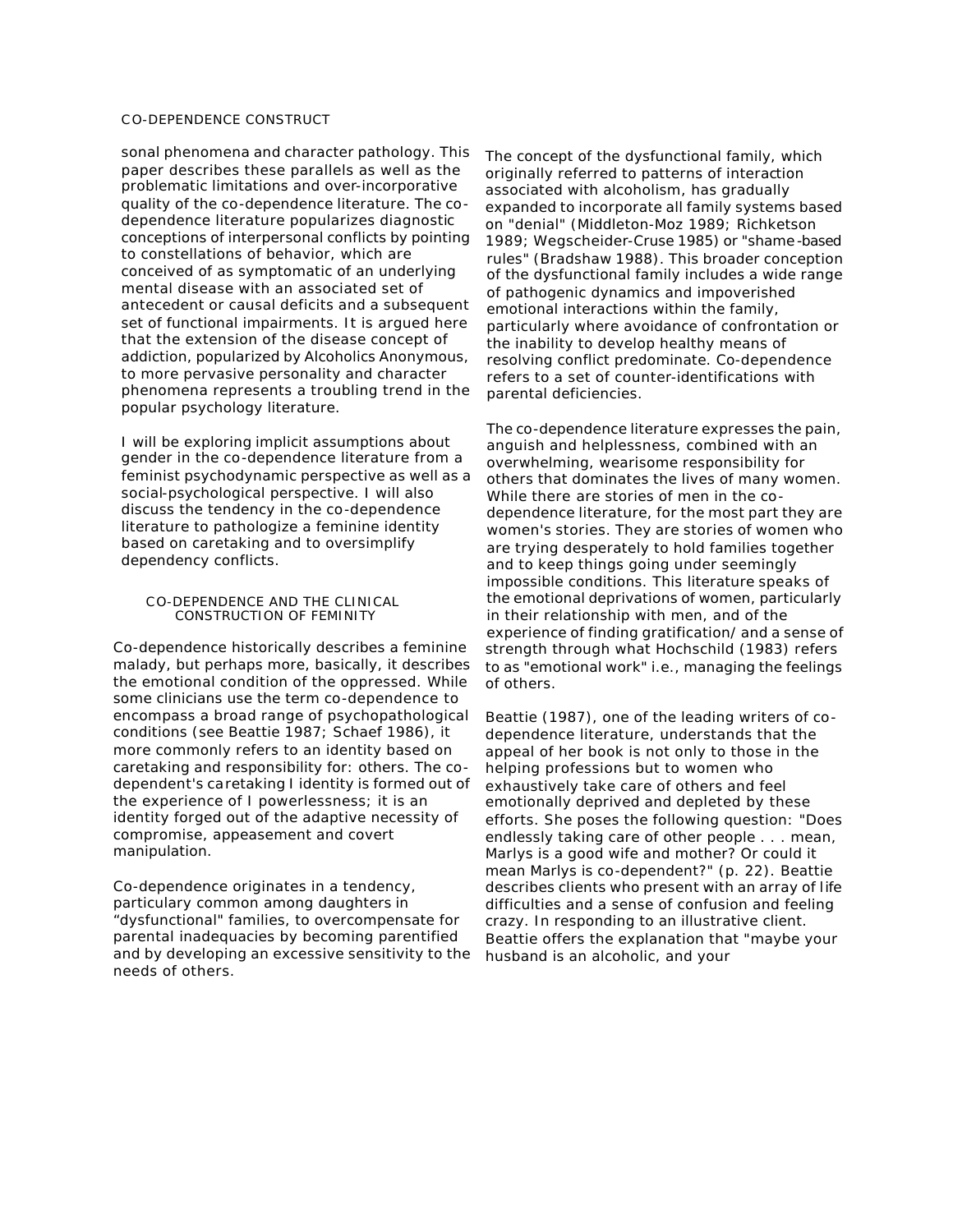problems are caused by the family disease of alcoholism" (p. 20). She goes on to explain summarily that "now, if you ask Patty what her problem is or was, she will answer: "I'm codependent."

Beattie defines a co-dependent as "one who has let another person's behavior affect him or her and who is obsessed with controlling that person's behavior" (p. 31). She goes on to describe this condition as one that results from victimization but that requires "each of us to decide what part we played in our victimization" (p. 32).

The theme of victimization is pronounced in the co-dependence literature. The assumption is that victims internalize a set of rules that were adaptive in the family of origin but cause them to recreate their victimization as adults. Subby and Friel (1984) define co-dependence as "an emotional, psychological, and behavioral condition that develops as a result of an individual's prolonged exposure to, and practice of, a set of oppressive rules" (p. 31). Schaef 1987) links racism, sexism and homophobia to the "addictive thinking" that creates codependence. The implicit idea here is that institutionalized oppression cultivates pathological forms of dependency whereby both victim and perpetrator, master and slave, share a common, impoverished emotional world.

While the co-dependence literature focuses on victimization, the typology is general enough to include anyone who is often upset or who has emotional difficulties that are manifested interpersonally. Schaef (1986) concludes that *"everyone* who works with, lives with, or is around an alcoholic (or a person actively in an addictive process) is by *definition* a co-dependent and a practicing co-dependent" (p. 29). Beattie lists dozens of problems and psychopathological conditions — from neurosis to personality disorder and psychotic conditions-that are all subsumed under the umbrella of co-dependence. Cermak (1986) views co-dependence as a mixed personality disorder that can be manifested symptomatically as depression, anxiety disorder, hysterical personality disorder, dependent personality disorder or borderline condition.

While the co-dependence construct does not have real diagnostic discriminative validity, the popular literature that has emerged under this idiom clearly suggests that it articulates important themes in the lives of many—again, particularly of women. Its appeal lies in giving a name — i.e., a conceptual container-to a broadly defined set of emotional ills, interpersonal pressures, and conflictual dependencies, and in providing a message of hope, that is, a path to recovery.

Co-dependence converges with another so-called feminine malady, "relationship addiction" or "love addiction," popularized by Robin Norwood (1986), who is also a proponent of Twelve-step recovery groups. The co-dependence literature provides more clinical elaboration of this malady, introducing a broad constellation of pathological behaviors and etiological explanations associated with an identity based on caretaking and overinvolvement in relationships. While some use the terms love addiction and co-dependence interchangeably, the latter term refers to a more general pattern of behavior, i.e., a personality disorder based upon excessive responsibility for others. Put still another way, the love addict is assumed to be co-dependent, but the codependent is not necessarily a love addict. Whereas the love addict becomes over-involved in dyadic relationships, the co-dependent may manifest her/his "disease" through a tendency to take responsibility for the feelings and well-being of others in myriad interpersonal contexts. Nonetheless, both constructs are based on an extension of the disease model of addiction advanced by Alcoholics Anonymous to conflictual interpersonal dependencies.

The popular appeal of these constructs for many contemporary women seems to be related to the apparent contradiction between objective conditions approaching greater parity with men and a subjective lag in feelings of autonomy and independence. Old feminine ideals, including women's identification with mothering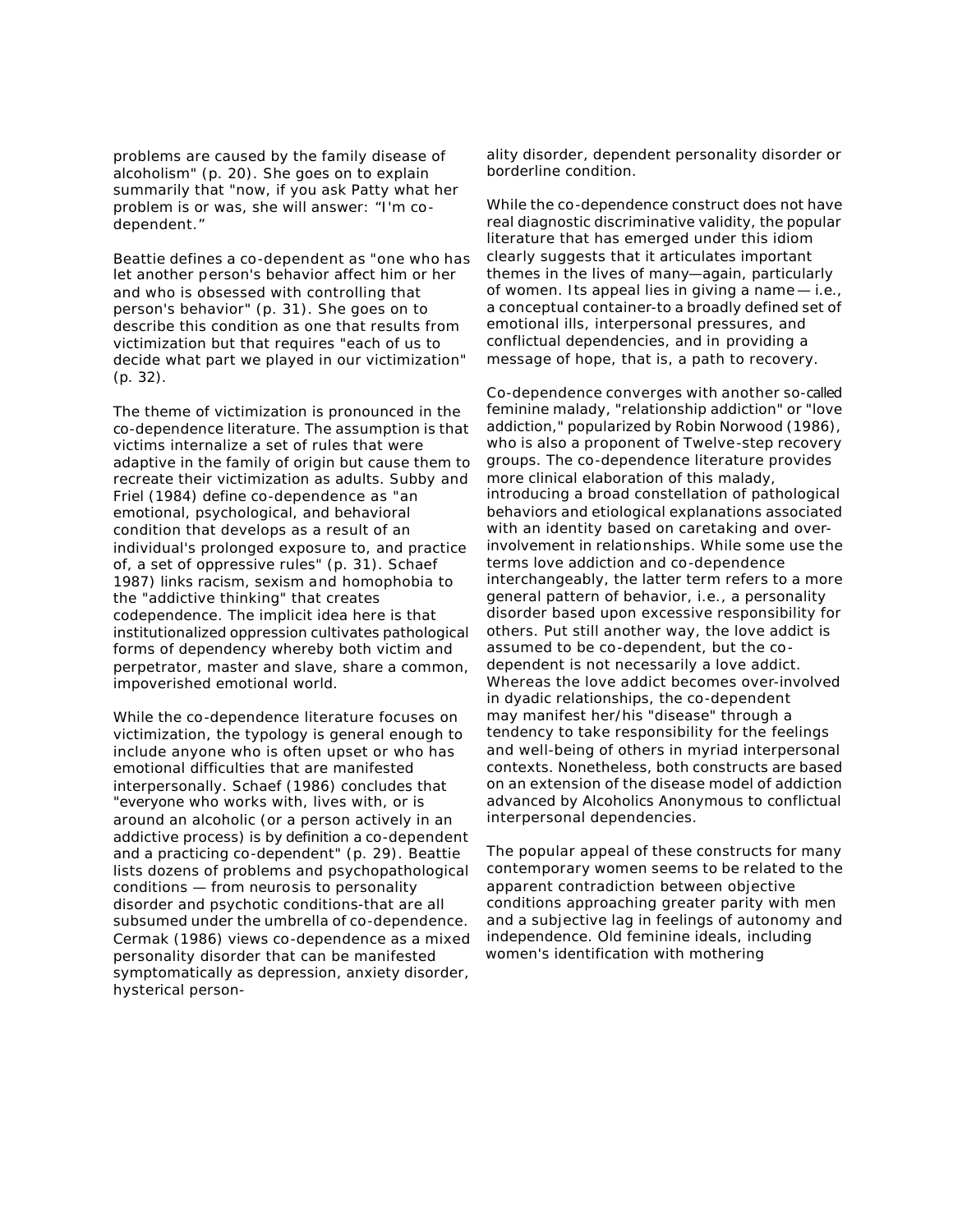and relational concerns, now feel ego dystonic for many women. In a society that prizes competition and narcissistic self-sufficiency, the legacy of the feminine past feels "dysfunctional" (see Herman and Lewis 1986). The women's movement of the 1960s and 70s involved, psychodynamically, the recovery of the powerful pre-oedipal mother of our collective, archaic past-a sense of goodness and strength that extended beyond familial concerns to a larger social ethos. With the decline of the women's movement, and a concomitant assimilation of women into the paid work force, maternal identifications for women are less apt to be experienced as an adequate internal bridge to external reality.

### ORIGINS IN THE ALCOHOL AND CHEMICAL DEPENDENCE FIELD

Much of the literature on co-dependence comes out of the alcohol and chemical dependence field (see Schaef 1986; Wegscheider-Cruse 1985; Whitfield 1985). The term began to appear in mental health literature in the late 1970s as drug and alcohol treatme nt programs began to focus more extensively on "family systems." These programs have focused increasingly over the past decade on the role of family members, particularly parents and spouses, in maintaining the addict's self-destructive behavior. The movement to adopt a family systems perspective in the treatment of alcohol and drug abuse did open up new areas of insight into the complex social and psychological aspects of these problems.

The essential insight behind the co-dependence construct emerged out of the treatment of alcoholics. Family members, typically the spouse of the alcoholic, inadvertently supported the very behavior that they were ostensibly trying to control. By intervening and protecting the alcoholic e.g., lying to the alcoholic's boss, cleaning up messes, and paying unpaid bills-the spouse was compensating for the alcoholic's irresponsibility and loss of

control. However, these very attempts at restoring control had the effect of preventing the alcoholic from experiencing the uncomfortable consequences of his/her own behavior. As the spouse increasingly took over areas of the alcoholic's life and functioning, the alcoholic's tendency to deny the destructiveness of his/her behavior intensified. In AI-Anon, the organization formed in 1951 by wives of alcoholics recovering in AA, this pattern of behavior is called enabling," and historically it has been the wife who has played this role in relation to the alcoholic husband.

The enabling dynamic presupposes gender dynamics within the family in which women, in the role of wives and mothers, are in the ambivalent position of being both emotionally protecting and potentially "castrating" or overpowering. As Chodorow (1989) has argued, women's near-exclusive involvement in the care of young children creates a psychological legacy, for both men and women, of both the "good," allpowerful pre-oedipal mother and the "bad," devouring one. Women as mothers are associated with the regressive pleasures and fears of early childhood, whereas men as fathers come to represent the "reality principle" of the larger social order. In patriarchal societies, males come to repress their early identification with the mother and its associated dependency longings, but they are compensated for this loss by identifying with the rights and privileges of the father, i.e., in developing a masculine sense of entitlement. The girl is required to give up her infantile claims to the mother without the compensating right to patriarchal power and privilege that is offered the boy in his relinquishment of the same infantile claims (Janeway 1974; Mitchell 1974).

Family systems approaches to "enabling" in the alcoholic family generally fail to address either the infantile components of family members' fury toward the mother or the different social bases of power within the family. In the prototypical alcoholic family, the father/husband may be consciously or unconsciously perceived as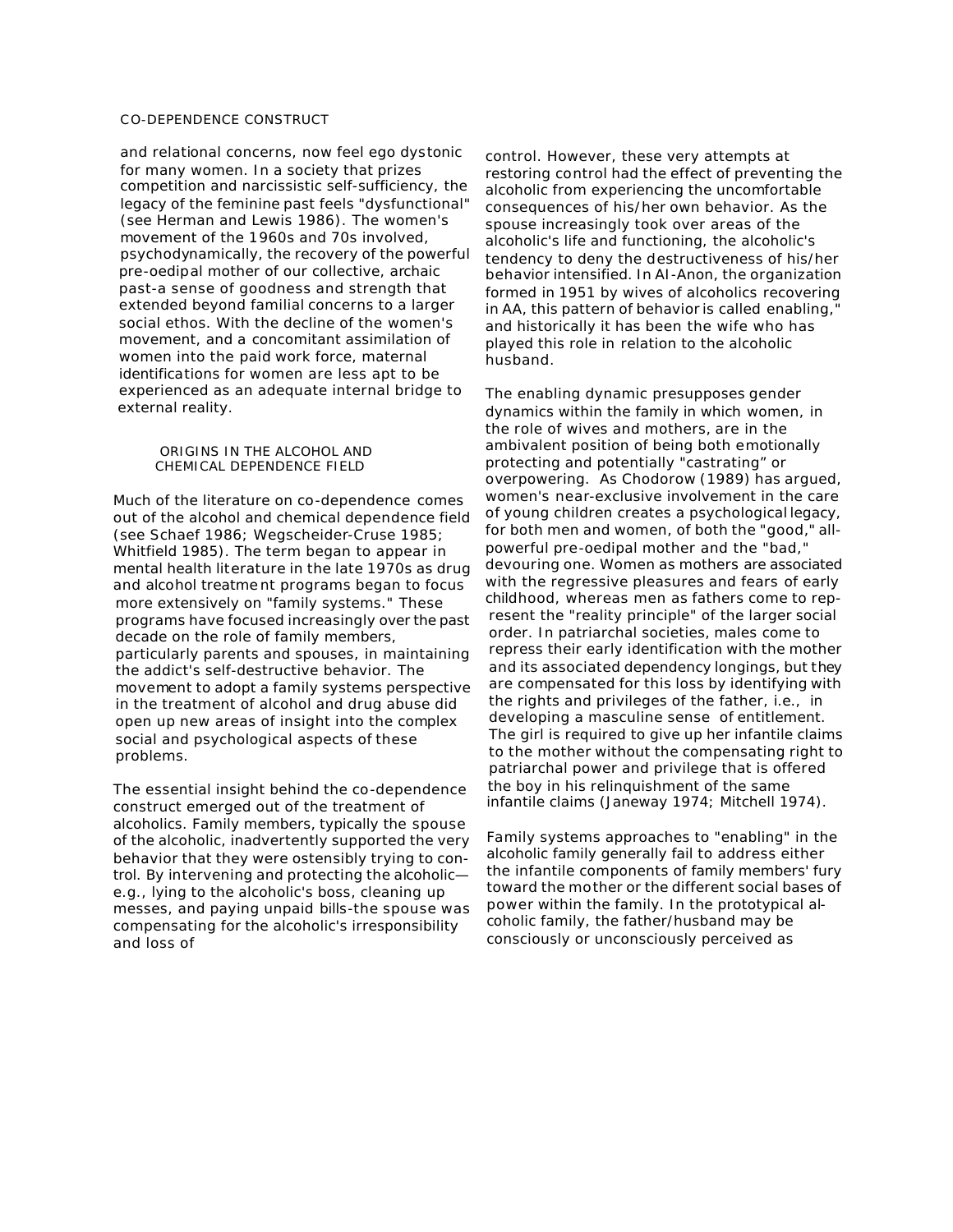being "castrated" by his alcoholism. Paradoxically, the alcoholic state can represent both an assertion of the man's masculine sense of entitlement and, ultimately, a condition that imparts a sense of impotence, both sexually and socially. Unconsciously, the intoxicated state also permits a regressive recovery of infantile pleasures — a rebellion against a masculine identity based on the renunciation of dependency longings (see Chodorow 1978). For the mother/wife, the husband's alcoholism evokes twin fears of having become the "devouring, castrating" mother in relation to her husband and of having failed to be the good, protective mother in relation to her children.

The family's belief that the mother is the "real" villain—the one who "enabled" the husband's alcoholism — can be over determined by archaic fantasies of the omnipotent mother. The family's confrontation of the "enabler" can be based on both its recognition of the mother's *actual* ambivalent motivations (nurturant and unconsciously hostile) and its infantile rage toward her. In addition, there may be disappointment in her for failing to protect the family from the father's abusive behavior, e.g., "If she had responded differently to him, he would not have been so sick"

The problem of enabling also points to moral dilemmas within the family associated with women's caretaking position. In her study of gender and moral development, Gilligan (1982) concludes that females, who identify more closely with the mother, are more likely than males to experience moral conflict in situations where they fail to provide nurturance or to maintain relational ties. In female development, the pre-oedipal tie to the mother is not as fully relinquished as it is in male development, creating a tendency in women toward more flexible ego boundaries (Chodorow 1978). In the context of moral choice, females are more apt to require moral justification for failing to respond

to the needs of others, whereas males are more apt to construct moral arguments in relation to preserving social distance, i.e.,

not "intruding" and managing competitive strivings (Chodorow 1978; Gilligan 1982).

In the enabling situation, it is noteworthy that the woman's failure to respond to the problems of her alcoholic husband requires justification in terms of *his* need for a different response. It is understandable that many women embrace the enabling construct and experience some relief in being told that to *not* respond to the demands of the alcoholic spouse is actually more loving than to do so. The underlying feminine ideal of maternal sensitivity to others is preserved by a reframing of the moral issues.

The tendency for family systems therapists to ignore or downplay these gender dynamics may be related to a conservative tendency of the theory itself-a tendency that has informed conceptions of "The Alcoholic Family." Family systems theorists view the family as a system in much the same sense that an individual is a system - an organism constituted of interdependent parts and a set of self regulating mechanisms. The family is conceptualized as having a distinctive personality and identity based on a personal past, and as having selfregulating mechanisms that mediate its relation to internal and external reality, i.e., that function like an ego (Steinglass 1987). The assumption here is that the family, as an organism, equally benefits from or is compromised by dysfunctional" patterns of interaction.

There is much that is useful in this conception of the family as an interdependent system, particularly when it allows family members to recognize their own unconscious contribution to the disturbing behavior of another family member. From this perspective, the alcoholic or addict is no worse (or better) than the person who vicariously supports the self-destructive habit. The notion of alcoholism as a "family disease" introduces a taboo against selfrighteous condemnation of the alcoholic and points to the social context of individual pathology. Consistent with this systems approach, Subby (1987) focuses on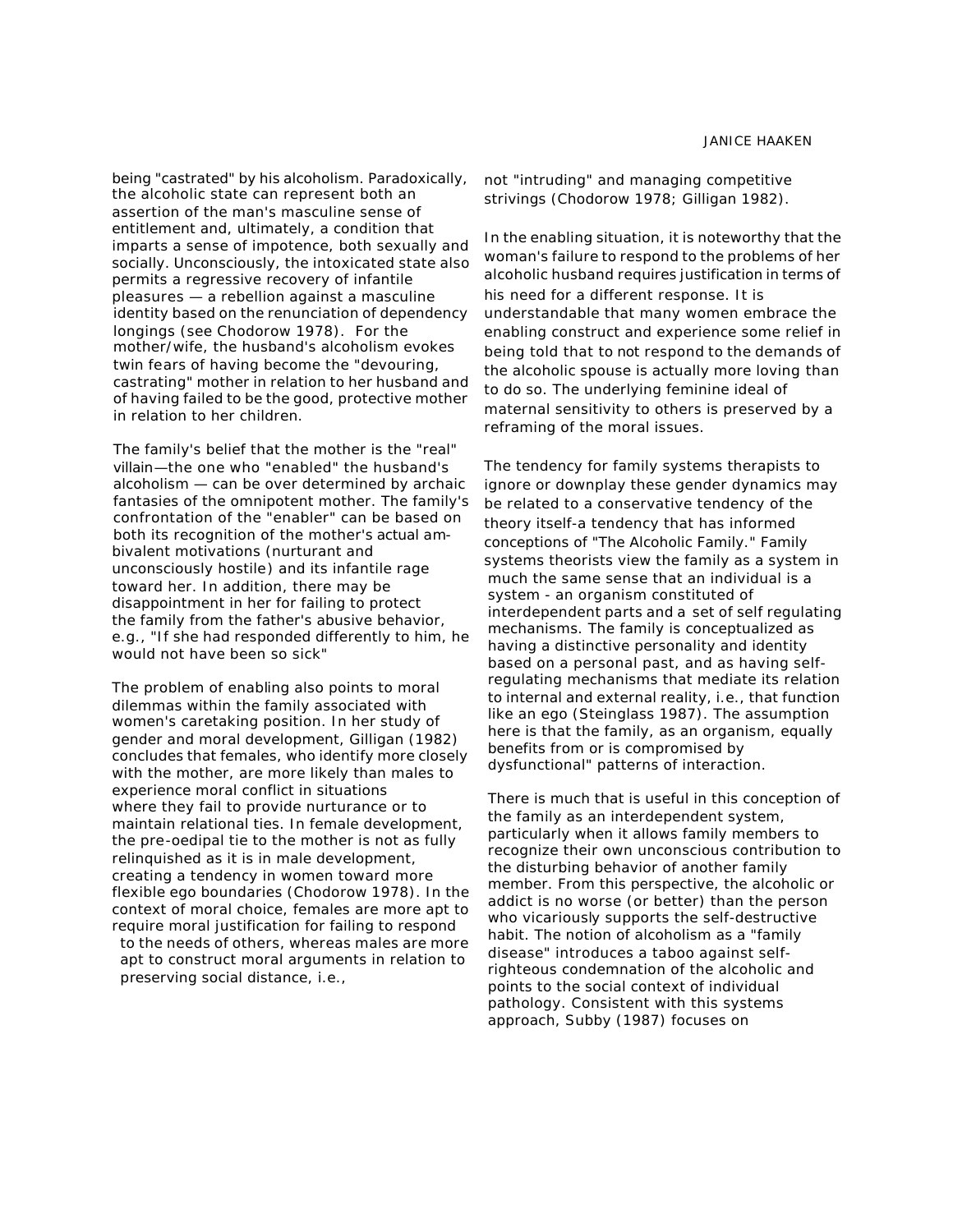the importance of family dynamics in potentiating alcoholism:

I have no doubt that there are real genetic factors behind alcoholism and other forms of chemical dependency. But I don't believe that even someone who was born with all that genetic loading and as a result becomes alcoholic, would have to practice their alcoholism or addiction long before they would also have to find or create a new co-dependent system to support their alcoholism, [p. 12]

The family systems model, however, obscures differences in ego strength and power and minimizes the conflictual aims of family members. The family is a socially constructed institution, with economic and affinitive bases for both interdependence and conflict. It is quite unlike an individual organism in that the family has no superoridinate ego or self that organizes its conduct. Many family systems theory models draw extensively on organismic metaphors that can blind theorists to the conflictual and socially constructed dimensions of family life and family dynamics.

Steinglass (1987) provides an analysis of the alcoholic family that draws on systems theory while challenging the tendency in systems theory to oversimplify family phenomena. He concludes that the alcoholic family is one where alcoholrelated behavior becomes central to both the family's identity and its self-regulating capacities. A central finding of his study is consistent with the shift in the alcoholism literature from understanding alcoholism as a discrete behavioral syndrome to an emphasis on interactive and personality dynamics. Steinglass found that the level of alcohol consumption per se was not associated with disturbing family dynamics or with individual pathology within the family. It was in association with social/behavioral aspects of alcoholism i.e., when alcohol use became associated with unpredictable and destructive behavior-that the family identity became "alcoholic." In contradistinction to the co-dependence literature, however, Steinglass stresses the heterogeneity of alcoholic

families, pointing to the tendency in the literature to provide too narrow a typology of alcoholic family dynamics. In finding that alcohol consumption is not a simple causal variable of family distress, he concludes that what is common to alcoholic families is the focus on alcohol as the family's *explanation* for irrational behavior.

The therapeutic interventions described by Steinglass focus on initially distinguishing between the family with an alcoholic member and an alcoholic family. This distinction suggests that an underlying set of personality variables mediates alcohol use in the family. "Family alcoholism" suggests interactive and personality dynamics potentiated by and organized around alcohol intoxication.

While the family systems approach to alcoholism has opened up new avenues of insight and clinical intervention, it limits understanding of the emotional and interpersonal complexity of alcoholism and other addictive processes. As Scharff and Scharff (1987) have argued, systems approaches to family therapy provide means of quickly organizing the problem and actively intervening. But in doing so, they often sacrifice important clinical material of diagnostic and prognostic significance (Friedman 1980). When a hypothesized disease process with unitary symptoms and progressive stages is combined with a family typology of alcoholism, the differing and specific ego strengths, object relational capacities, and psychopathology of individual family members become obscured. For example, some alcoholics are able to sustain empathic ties with their children, and some cannot. Some are abusive when drunk, and some are not. These are important clinical distinctions that are lost in the joining of the disease model of alcoholism with family systems perspectives.

#### PSYCHODYNAMIC IMPLICATIONS OF CO-DEPENDENCY

There are problematic implications, both etiologically and therapeutically, in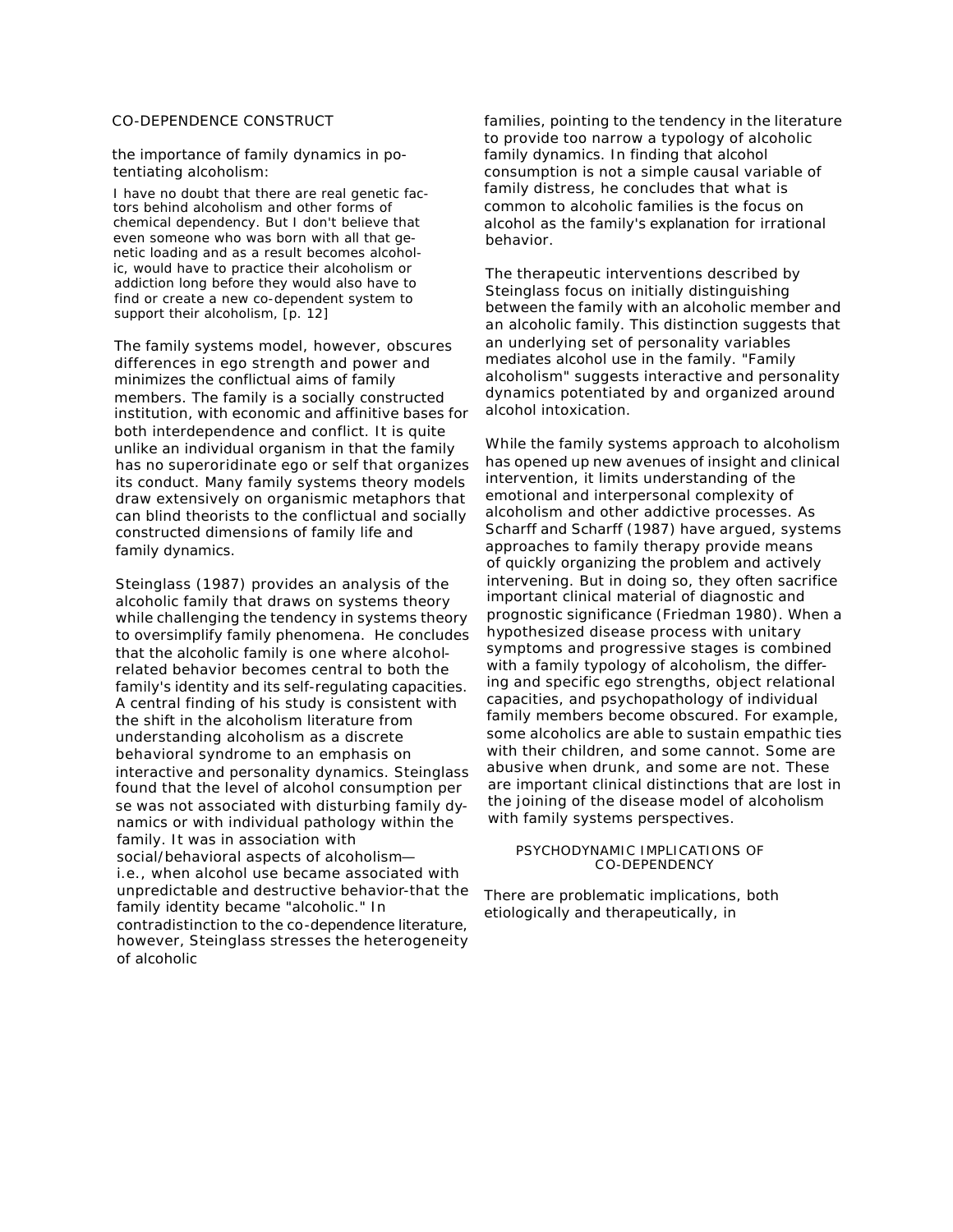the notion of an underlying congruence among addictive processes-whether those processes refer to substances or to interpersonal relationships. While a review of the debates on addiction falls outside the scope of this paper, the psychiatric literature does suggest that there are no clearly identifiable dynamics nor consistent etiological factors underlying drug or alcohol dependency (Meyer 1986; Mirin 1984; Rounsaville et al. 1987). Further, regardless of how one conceives of the regressive component of chemical or alcohol addiction, there are myriad problems in extending these formulations to the interactive pressures and dependencies of relationships. In some formulations addiction implies a regressive retreat from the object relational world, with the drug becoming the substitute object. But the women who are described in the co-dependence literature do not achieve the euphoria that might be expected in a logical extension of addiction theory. Whatever the pathology that underlies these conflicted attachments, it exists in a world of real objects that make demands requiring some capacity for sublimation, ego functioning and normal dependency despite the pathology.

However, it can be granted that there is a certain phenomenological congruity to compulsive forms of desire, whether the object is alcohol, drugs, or people (Peele and Brodsky 1975; Simon 1982). To describe something or someone as addictive is to express the power of infantile longings and the emergence of an archaic split between exciting and persecutory objects. Falling in love has been described as an intoxicating state, and alcohol has been described as a faithful lover. In both experiences the euphoria of union contains the memory of an idealized, gratifying, comforting object, along with the heightened narcissism derived from it. It also awakens the experience of infantile ambivalence and the sense of terror and loss when the exciting, "bad" object is withdrawn.

There is a notable congruence between the ideas voiced by the co-dependence lit-

erature and the interpersonal approach to psychopathology that has gained currency with the ascendance of object relations theory and) self psychology within psychoanalysis (see Greenberg and Mitchell 1983). Both the psychoanalytic literature and the co-dependence literature stress the interactive manifestations of psychopathology and primitive mechanisms of defense, e.g., splitting and projective identification. The co-dependence literature describes a compulsive tendency to attempt to maintain emotional stability and a sense of wellbeing by maintaining contact with someone who is out of control.

Inherent to this dynamic conception of codependence is the psychoanalytic notion of projective identification. Projective identification refers to interpersonal dependencies and interactive processes based on the primitive defense of splitting (for discussion, see Meissner 1980). The good self preserves a sense of goodness and wards off knowledge of disturbing, bad-object representations by maintaining contact with an externalized bad object. For the co-dependent, this external object is the alcoholic, drug addict, or abusive partner, who is identified with and conforms to the disturbing projections. The split-off ego functions that underlie these anguished interpersonal dependencies can be manifested by shifting valences in the dependency ties as well. The abused partner, who is initially emotionally dominated by and dependent up on the abuser, begins to assume control by taking over the ego functions of the abuser.

In important respects, however, the codependence literature differs from psychoanalytic formulations of these processes and the means of resolving conflict between good and bad self and object representations. Whereas projective identification refers to a primitive mechanism of defense central to particular character pathologies, the co-dependence construct is used as a label for a broad range of conditions and as a basis for individual and group identity. A key difference here is that the co-dependence literature fails to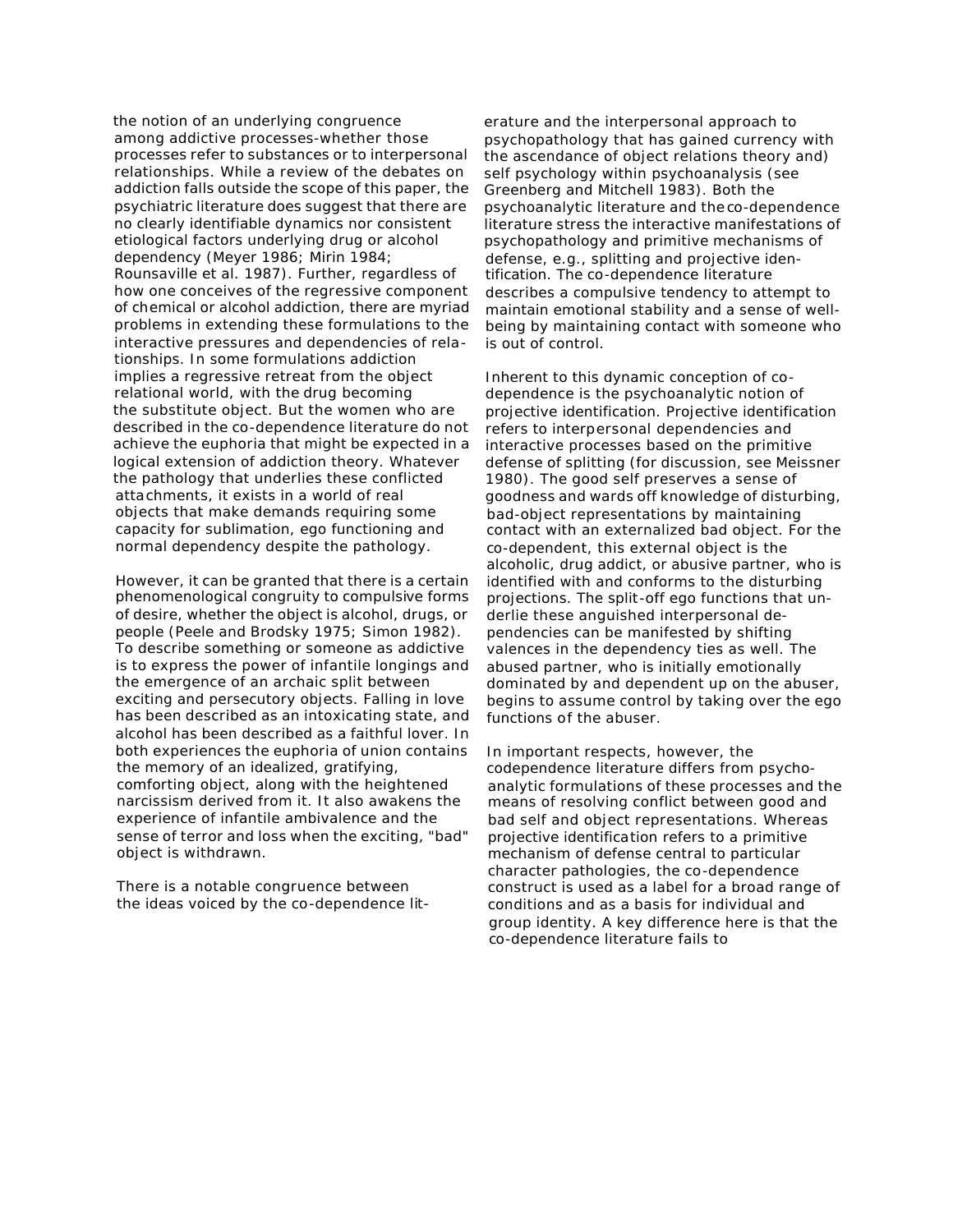differentiate between extreme pathologies and those neurotic conditions which afflict people with some real object relational capacity and ego strength. There is little attention in the codependence literature to specific developmental factors associated with greater or lesser degrees of ego integration and object relational capacity.

By focusing exclusively on pathologye.g., assuming that co-dependents are unable to develop emotional "boundaries" (Schaef 1986, p. 48) - the co-dependence literature fails to identify positive identifications and developmental experiences that often co-exist with the pathology. Just as psychotherapists who focus exclusively on pathology can make the patient feel "sicker" than he/she is, the co-dependence literature tends to cast the reader into a chaotic world of bad object and self representations without adequate recognition of the problems attendant to emotionally assimilating these warded-off aspects of the self.

## PSYCHODYNAMICSOFTHE TWELVE-STEP PATH TO RECOVERY

With few exceptions, the co-dependence literature promotes Twelve-step programs or recovery groups and argues that such groups are essential to "breaking through the denial" associated with the "disease" of co-dependence. Whereas the early Alcoholics Anonymous and Al-Anon literatures focused on a shared but circumscribed set of problems associated with alcoholism, the unifying basis of contemporary recovery groups such as Adult Children of Alcoholics (ACOA) is much broader and more defining of the self. The groups are organized around a self-diagnosed, shared personality disorder originating in a dysfunctional family understood in a particular way. A central basis for the appeal of Twelve-step programs for those who identify with the co-dependence literature is their provision of a means of emotionally containing and conceptualizing the experience of being out of

control or the experience of being with someone who is out of control.

The transformation of alcoholism and other addictions into disease categories did have its progressive aspects, permitting the moral neutralization of chemical dependence so that it could be understood psychologically and therapeutically. As long as these problems were understood to be the result of moral weakness or lack of self-discipline, the distance between the alcoholic and the rest of humanity seemed mysteriously vast and beyond human capacities to bridge.

And yet, Twelve-step programs do offer a moral interpretation of addiction alongside the disease model. Even though the alcoholic is not seen as morally responsible for the disease, alcoholism, like Original Sin, requires spiritual redemption and divine intervention. Just as the concept of Original Sin liberates the believer from personal responsibility for his/her "fallen state" while at the same time making the "sinner" responsible for seeking salvation, so too the AA disease model shifts the moral ground from the alcoholism (a disease for which the alcoholic is not responsible) to the alcoholic's responsibility to seek recovery through a Twelve-step program.

The first step in recovery groups is to acknowledge that one has lost control that the destructive compulsion has taken over and is beyond personal attempts to regain mastery. Whatever the object of the compulsion—alcohol, food, drugs, or relationships with people—the message is that the individual feels out of control because he/she is suffering from a progressive disease, a pernicious condition that can only be arrested by following the Twelve-step path to recovery. This requires a conversion experience in which the sufferer turns his or her life and will over to a "Higher Power," whose guidance is sought in the moral awakening that follows from the conversion experience.

In Twelve-step programs, the disease concept of alcoholism operates psychodynamically much as the concept of the "devil" does in fundamentalism. (For relat-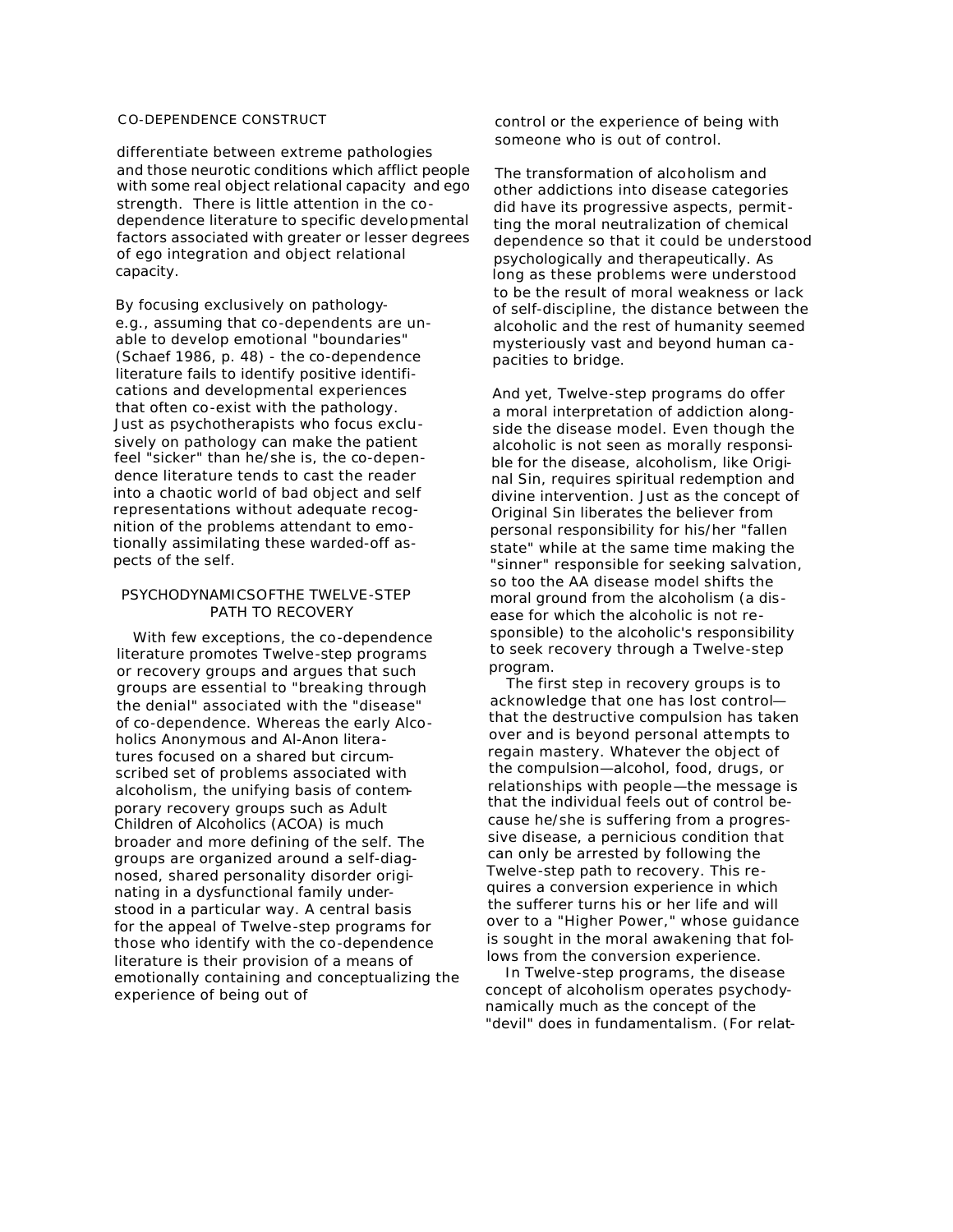ed discussion, see Antze 1987.) What characterizes fundamentalism is not only particular ways of thinking about God and Scripture but the extent of one's belief in the devil, the devil and hell are full rivals with God in the religious cosmology. The appeal of both fundamentalism and Twelve-step programs is similar: the hope of connecting with a source of goodness and benevolent control amidst a world dominated by chaotic, destructive forces. Both belief systems permit a mystical transformation of bad feelings and experiences into good feelings of peace and wellbeing. God comes to represent the longedfor object of comfort and hope — the object that has failed the believer in reality but that he/she hopes to recover through faith and relinquishment of personal will. The complexity of experience is reduced to some basic unifying ideas, and anxiety is warded off by following a set of prescribed steps.

In the co-dependence literature, the anguish of conflicted dependency is transformed through a form of reaction formation, i.e., defensive transformation of the feared or hated object into its opposite. Many co-dependence authors argue that conflicted attachment must yield to a state of detachment, and that "when confronted by a foe, praise him bless him, let him go" (Norwood 1988, p. 264). There is an emphasis on the transformative power of emotional surrender as "we allow life to happen instead of forcing and trying to control it" (Beattie 1987, p. 66). The disturbing sense that something important is missing—either within oneself or within one's life experience—is warded off by renouncing conflict and doubt. "Detachment means accepting reality-the facts . . . the natural order and destiny of things in this world. . . . We believe in the rightness and appropriateness of each moment" (Beattie, p. 66).

## **CONCLUSION**

Co-dependence is presented in the popular clinical literature as a condition that has varying symptoms but is based on

underlying personality disease shared by all sufferers. According to the literature, it originates in all sufferers in an equivalently understood, repressive, addictive family system, it progresses in an equivalent way toward ultimate self-destruction, and it requires the same redemptive solution. The person who attempts to hold the family together is the same as the alcoholic who abandons it; the person who depends upon drugs for a sense of well-being is the same as the one who depends upon people for the same feelings. There are no victims and therefore no perpetrators in this no-blaming world of moral equivalents. While the co-dependence literature does reject the repressive moral categories of the past, it provides a morally and psychologically impoverished substitute world devoid of the tensions inherent in differentiated consciousness.

The self-help groups that draw so extensively on the co-dependence literature do offer comfort and hope to individuals who share a common experience of feeling overwhelmed and out of control. The groups provide a place and language for talking about emotional pain in society that provides little space for such release. Recovery groups reduce the sense of isolation and aloneness so common in American society and convey hope and a commonality of purpose through which members can transcend the limits of individual experience (Cutter and Cutter 1987).

On the other hand, the contemporary codependence literature and the recovery groups that draw on this literature pathologize caretaker dilemmas and vastly oversimplify problems of human dependency and interdependency. The message that "codependents" must disinvest in unrewarding relationships is particularly compelling for women today, who continue to carry the traditional burdens of care-taking responsibilities and whose entry into the paid work force has, to some degree, intensified these burdens. While women have gained some measure of autonomy and freedom from enforced dependencies upon men and family life, condi-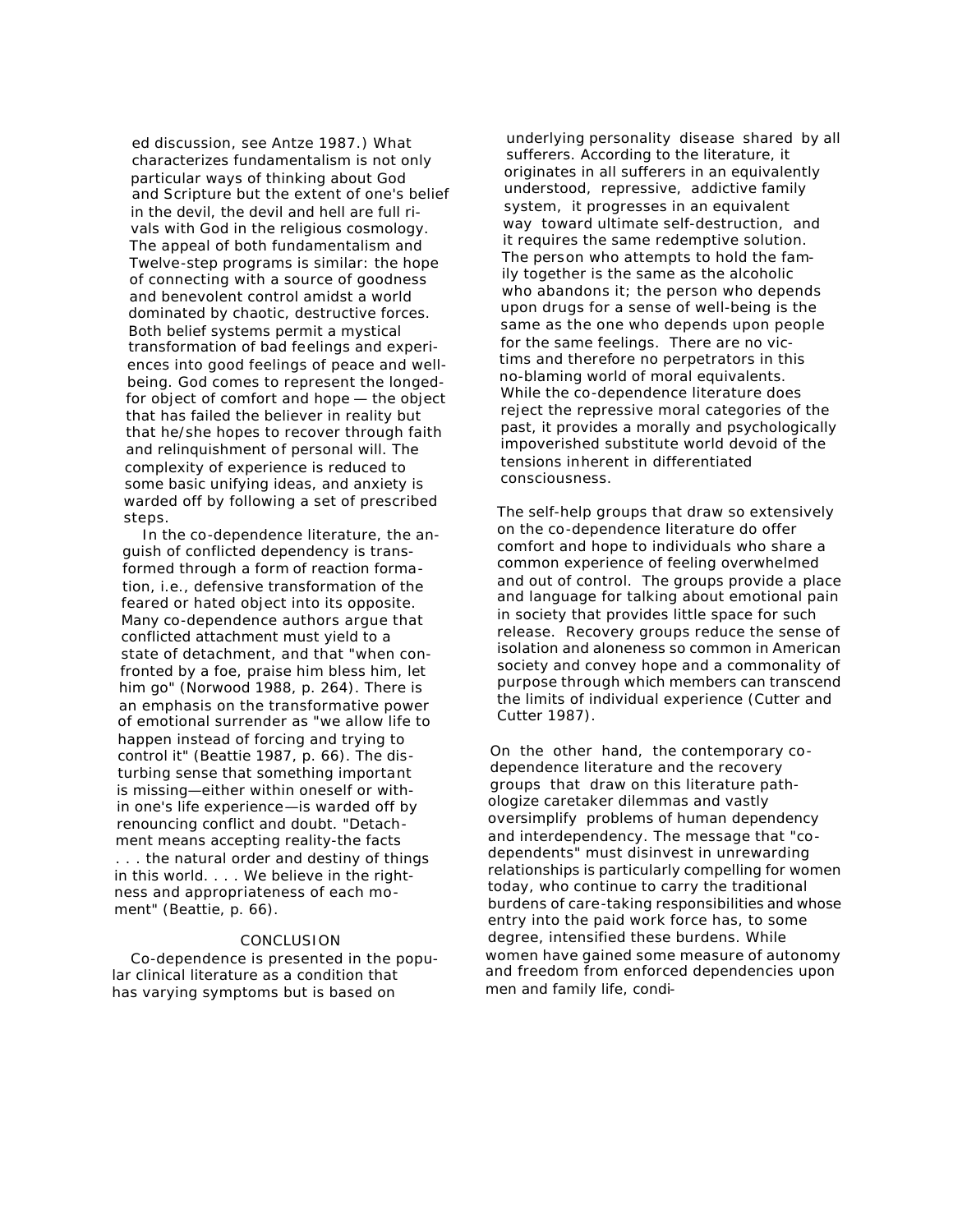tions of daily life have not permitted a real emancipation from the old division of domestic and emotional labor. The old social contract between the sexes has unraveled, and as yet new forms of reciprocity and healthy interdependence between men and women haye not been sufficiently realized. The co-dependence literature vastly oversimplifies these problems of dependency and interdependency, on both the social and individual levels.

The construct of co-dependence embraces much of humanity in a common psychopathological net. While this clinical concept articulates concerns that are common to many in our society and points to the need for sociological and cultural explanations for psychopathology, it assimilates far too much in attempting to offer one simple construct to explain the multifarious existential, social and psychopathological bases of human emotional suffering.

We do need theories and ideas that speak to core human dilemmas and to the commonalities in human emotional suffer-

ing. But as clinical work has become increasingly guided by narrowly defined specialties on the one hand, and by ad hoc eclecticism, such as co-dependency models, on the other, the potential for broadbased theorizing has diminished. Clinicians who are not anchored in broad-based traditions backed by well-developed theories are tremendously vulnerable to clinical trends and popular literature that "pull it all together" conceptually. The co-dependence label becomes a broad conceptual container into which myriad life difficulties and internal and external pressures are placed. The message is compelling because it seems to provide both the therapists who draw on the co-dependence literature and the individuals who identify with the "disease" deliverance from the difficult task of separating out what is internal from what is external, and what is healthy and emotionally useful from what is pathological and emotionally destructive in worrisome, conflictual, interpersonal relationships.

#### Appendix

- THE TWELVE STEPS OF ALCOHOLICS ANONYMOUS
- 1. We admitted we were powerless over alcohol [in groups for co-dependents, "relationships" or "people" is substituted for alcohol].
- 2. Came to believe that a Power greater than ourselves could restore us to sanity.
- 3. Made a decision to turn our will and our lives over to the care of God as we understood Him.
- 4. Made a searching and fearless moral inventory of ourselves.
- 5. Admitted to God, to ourselves, and to another human being, the exact nature of our wrongs.
- 6. Were entirely ready to have God remove all these defects of character.
- 7. Humbly asked Him to remove our shortcomings.
- 8. Made a list of all persons we had harmed, and became willing to make amends to them all.
- 9. Made direct amends to such people wherever possible, except when to do so would injure them or others.
- 10. Continued to take personal inventory and when we were wrong promptly admitted it.
- 11. Sought through prayer and meditation to improve our conscious contact with God as we understood Him, praying only for knowledge of His will for us and the power to carry it out.
- 12. Having had a spiritual awakening as a result of these steps, we tried to carry this message to alcoholics [or, to "other co-dependents"], and to practice these principles in all our affairs.

### **REFERENCES**